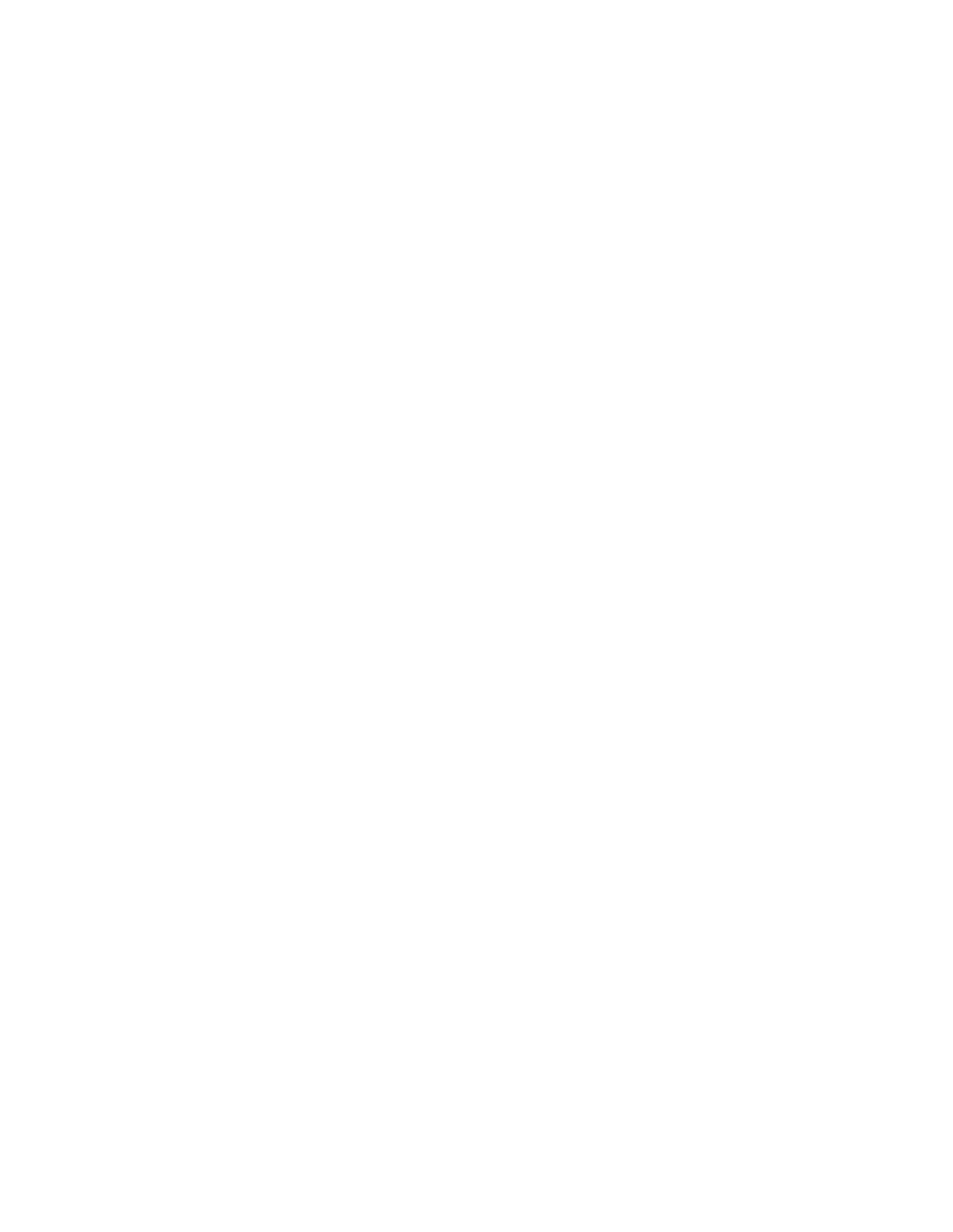## **SPILL OR LEAK HANDLING INFORMATION**

**Personal Protection -** Appropriate protective equipment must be worn when handling a spill of this material. See the **PERSONAL PROTECTION MEASURES** Section for recommendations. If exposed to material during clean-up operations, see the **FIRST AID PROCEDURES** Section for actions to follow. **Procedures -** Keep spectators away. Floor may be slippery; use care to avoid falling. Contain spills immediately with inert materials (e.g. sand, earth). Transfer liquids and solid diking material to separate suitable containers for recovery or disposal. **CAUTION:** Keep spills and cleaning runoff out of municipal sewers and open bodies of water.

*The health effects of this product have not been tested. The following information is based on the hazards of its components.*

## **HEALTH EFFECTS FROM OVEREXPOSURE**

| <b>Primary Routes of Exposure-</b>   | Inhalation<br>Eye Contact<br><b>Skin Contact</b>                                                                                                                                         |
|--------------------------------------|------------------------------------------------------------------------------------------------------------------------------------------------------------------------------------------|
| <b>Inhalation-</b>                   | Inhalation of vapor or mist can cause the following: headache<br>- nausea - irritation of nose, throat and lungs.                                                                        |
| <b>Eye Contact -</b>                 | Direct contact with material can cause the following: slight<br>irritation.                                                                                                              |
| <b>Skin Contact-</b>                 | Prolonged or repeated skin contact can cause the following:<br>slight skin irritation.                                                                                                   |
| <b>FIRE AND EXPLOSIVE PROPERTIES</b> |                                                                                                                                                                                          |
|                                      | Auto-ignition temperatureNot Applicable<br>Lower explosive limitNot Applicable<br>Upper Explosive limitNot Applicable                                                                    |
| <b>REACTIVITY INFORMATION</b>        |                                                                                                                                                                                          |
| Instability-                         | This material is considered stable. However, avoid temperatures<br>above 177°C/350°F, the onset of polymer decomposition.<br>Thermal decomposition is dependent on time and temperature. |
| <b>Hazardous Polymerization-</b>     | Product will not undergo polymerization.                                                                                                                                                 |
| Incompatibility-                     | This product should not come in contact with solvent borne<br>materials.                                                                                                                 |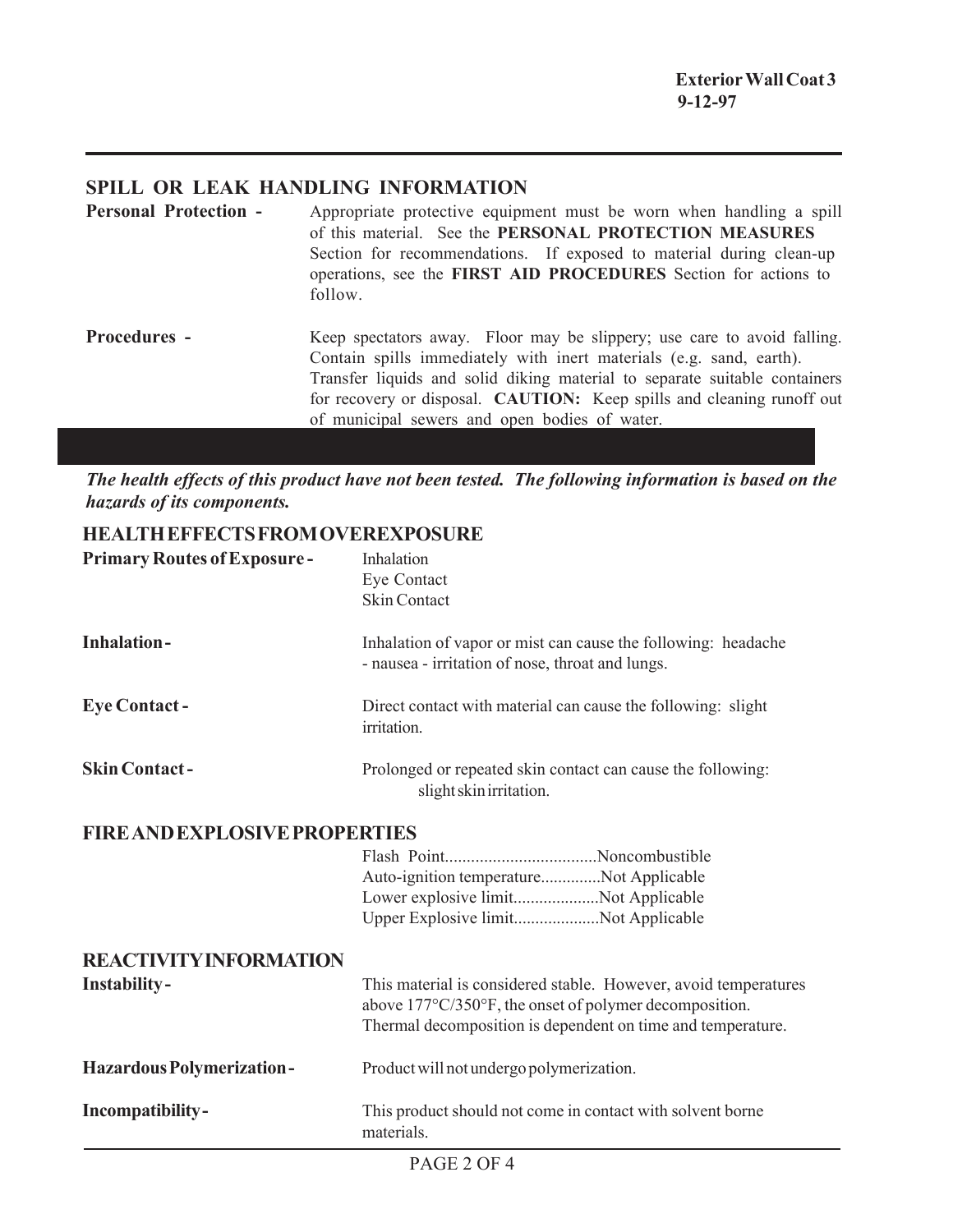# **ACCIDENT PREVENTION INFORMATION COMPONENT EXPOSURE INFORMATION**

## **Component Information**

| No | Amt. $(\%)$ |
|----|-------------|
|    |             |
|    | 41          |
|    | 35          |
|    |             |

#### **EXPOSURE LIMIT INFORMATION**

| Component    | <b>CERATECH</b> | <b>OSHA</b> | <b>ACGIH</b> |
|--------------|-----------------|-------------|--------------|
| Units<br>N0. | TWA STEL        | TWA STEL    | TWA STEL     |
|              | none            | none        | none         |
|              | none            | none        | none         |
| ∠.           | none            | none        | none         |
|              | none            | none        | none         |
|              | none            | none        | none         |
|              | none            | none        | none         |
|              |                 |             |              |

## **PERSONAL PROTECTION MEASURES**

| <b>Respiratory Protection -</b> | None required under normal operating conditions. When mist occurs during         |  |  |
|---------------------------------|----------------------------------------------------------------------------------|--|--|
|                                 | spraying operations, wear a <b>MSHA/NIOSH</b> - approved (or equivalent) dispos- |  |  |
|                                 | able half-mask dust/mist respirator.                                             |  |  |

**Eye Protection -** Use chemical splash goggles (**ANSI Z87.1** or approved equivalent).

**Hand Protection -** The glove(s) listed below may provide protection against permeation. Gloves of other chemically resistant materials may not provide adequate protection: Neoprene.

## **STORAGE AND HANDLING INFORMATION**

**Storage Conditions -** Keep from freezing; material may coagulate. The minimum recommended storage temperature for this material is 1°C/34°F. The maximum temperature for this material is 49°C/120°F.

## **SUPPLEMENTAL INFORMATION TYPICAL PHYSICAL PROPERTIES**